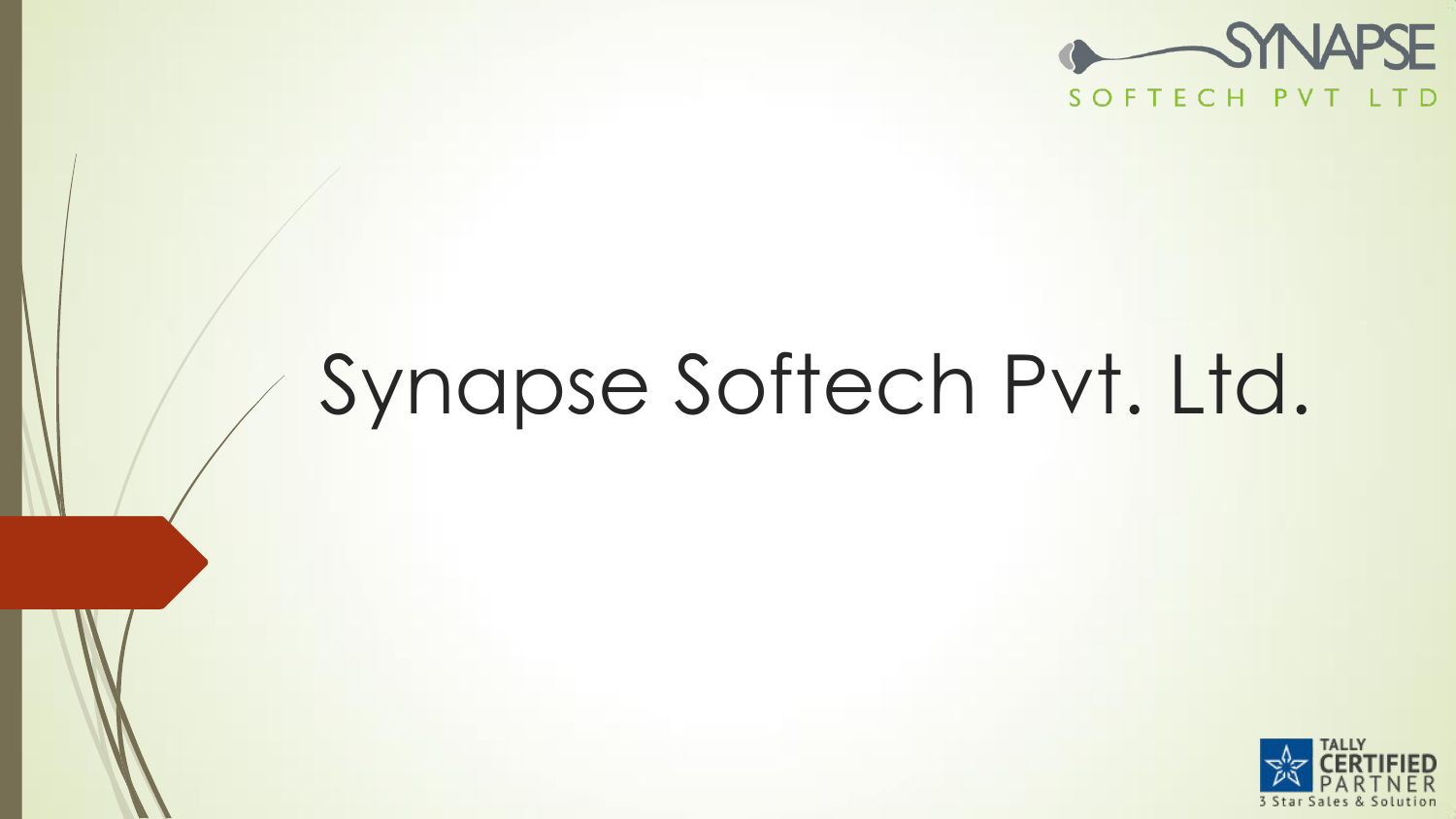# **SSPL Addon Combo Pack**



**Address Book Envelope Printing Signature Image in Sales Invoice Grid Line in Reports Party Wise Last Sales Rate Current Date as Voucher Date Negative Stock Control Party Wise Transport Details Party Balance in Sales Invoice Detailed Balance Sheet**

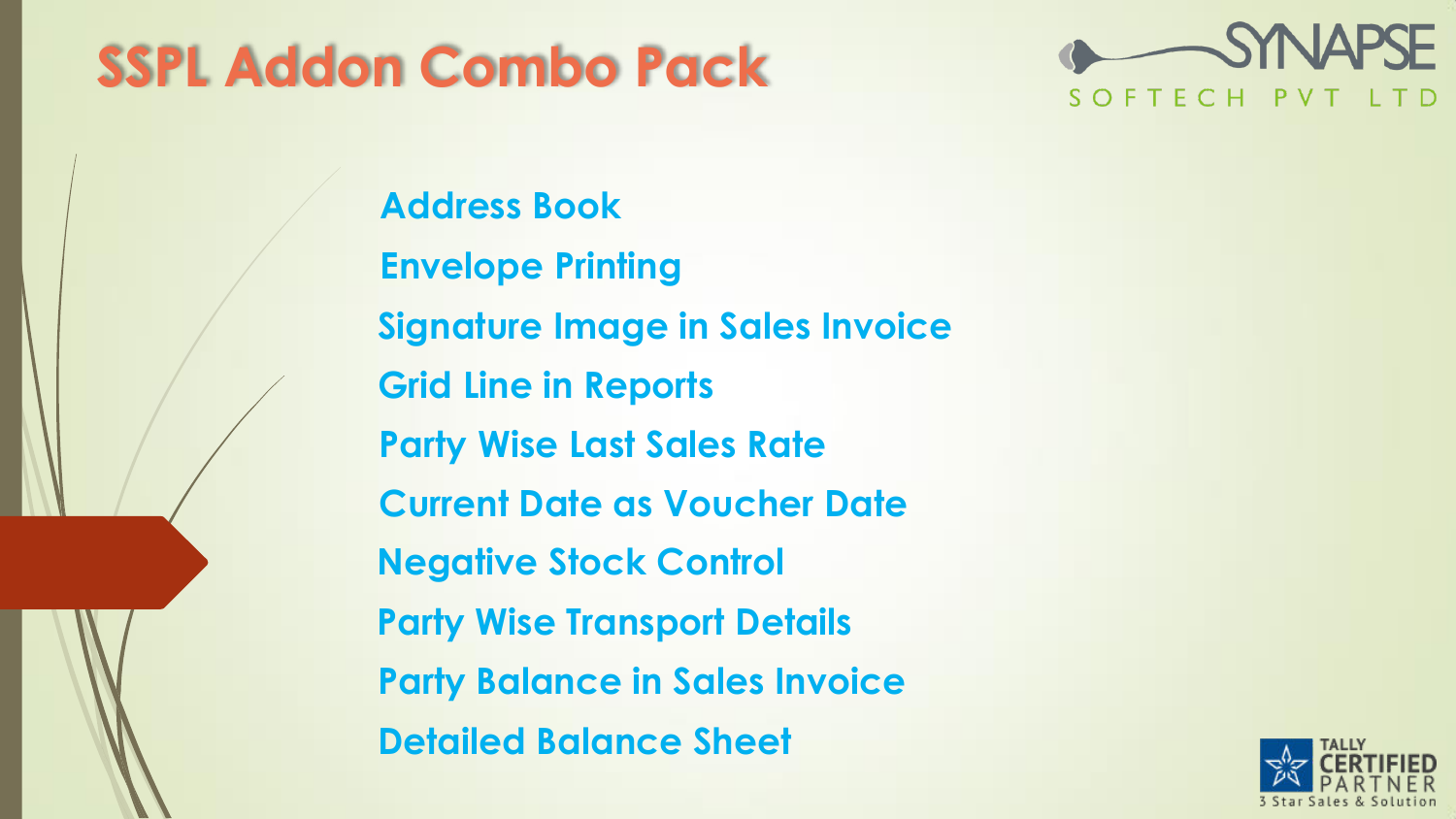

#### **Address Book**

| P: Print                                                                                                               | E: Export | M: E-Mail                                                                           | O: Upload | S: TallyShop                  |                               | G: Language      | K: Keyboard    | K: Control Centre | H: Help<br>H: Support Centre |
|------------------------------------------------------------------------------------------------------------------------|-----------|-------------------------------------------------------------------------------------|-----------|-------------------------------|-------------------------------|------------------|----------------|-------------------|------------------------------|
| $Ctrl + M$<br>Address Book Report<br><b>ABC Company Ltd</b>                                                            |           |                                                                                     |           |                               |                               |                  |                |                   |                              |
| Group                                                                                                                  |           | Ledger                                                                              |           | <b>State</b>                  | <b>Contact</b><br><b>Name</b> | Mobile No.       | Phone No.      | <b>Email ID</b>   | <b>Address</b>               |
| South Debtors<br>Sundry Debtors<br>Sundry Creditors<br>Sundry Debtors<br>ومراجع والمتحادية والمستنقر ومتحدثات والمنافس |           | Abcdexz Testing<br>ABC India Pvt. Ltd.<br><b>ADDULDATALLA MADMALIALA QUILDTILLO</b> |           | Gujarat<br>Gujarat<br>Gujarat | Mr. ABC                       | <b>BEALESTAT</b> | <b>CIADAOE</b> | abc@yahoo.com     | Ahmedabad -<br>3800009       |

**You can Export/Print/Email Address Book report. You can also apply Group Wise Filter You can also apply Party Wise Filter**

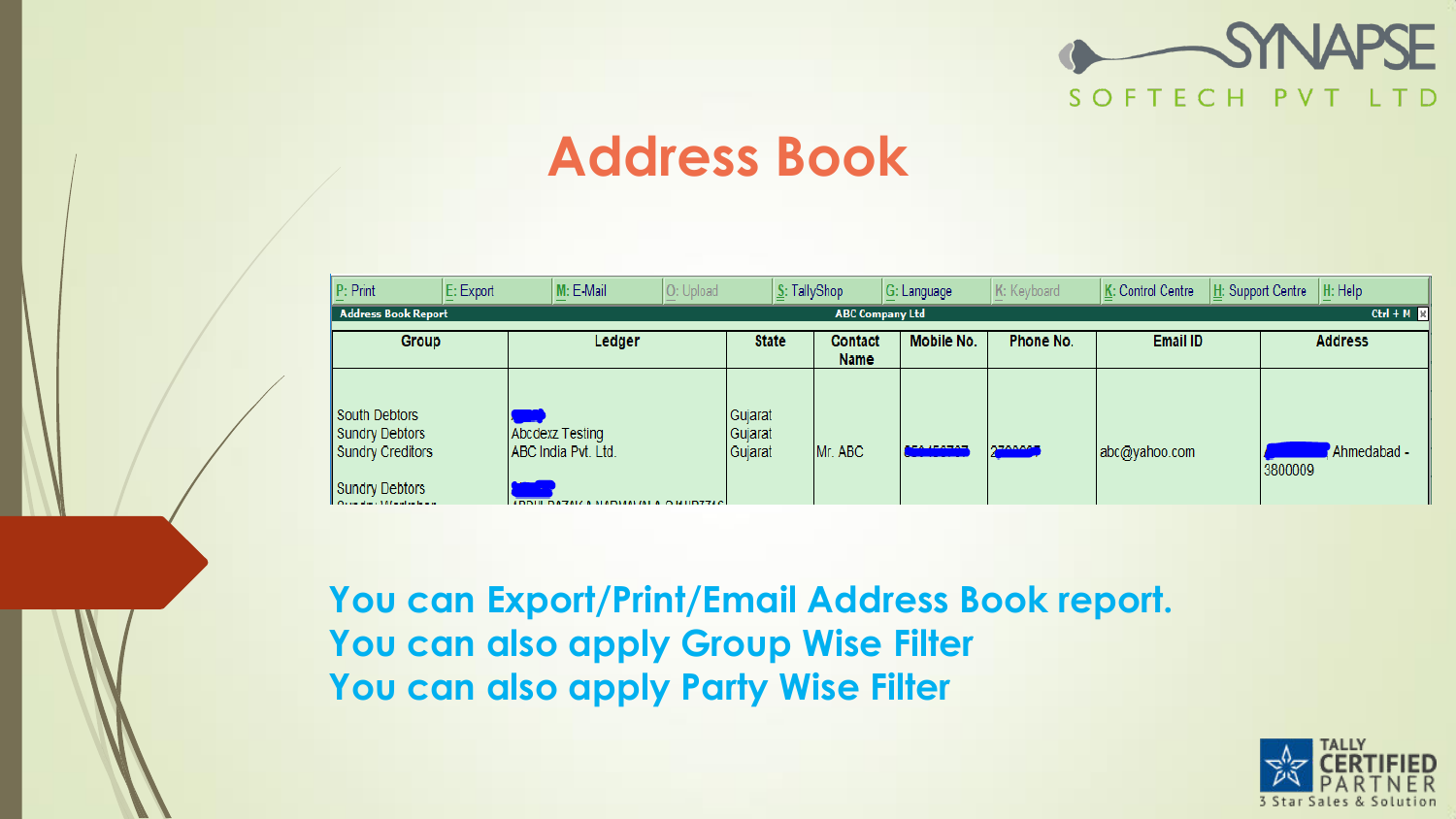

#### **Envelope Printing**





**All India Computer Institute** Contact Person: Mr. Maulik Patel 24, Hindu Colony Nr. S.P. Stadium Navarangpura Ahmedabad Guiarat Phone: 9228540378 Mobile: 9228540378

Synapse Softech Pvt.Ltd. B-43, Pariseema Complex, Lal Bunglow Cross Road, C.G. Road, Navrangpura, Ahmedabad - 380009.

T: 079 4004 6070 M: 73830 88696 / 92285 26350 Email: ssplsupport@synapsesofttech.com

**With the help of this feature, you can print multiple party's envelop with single print**

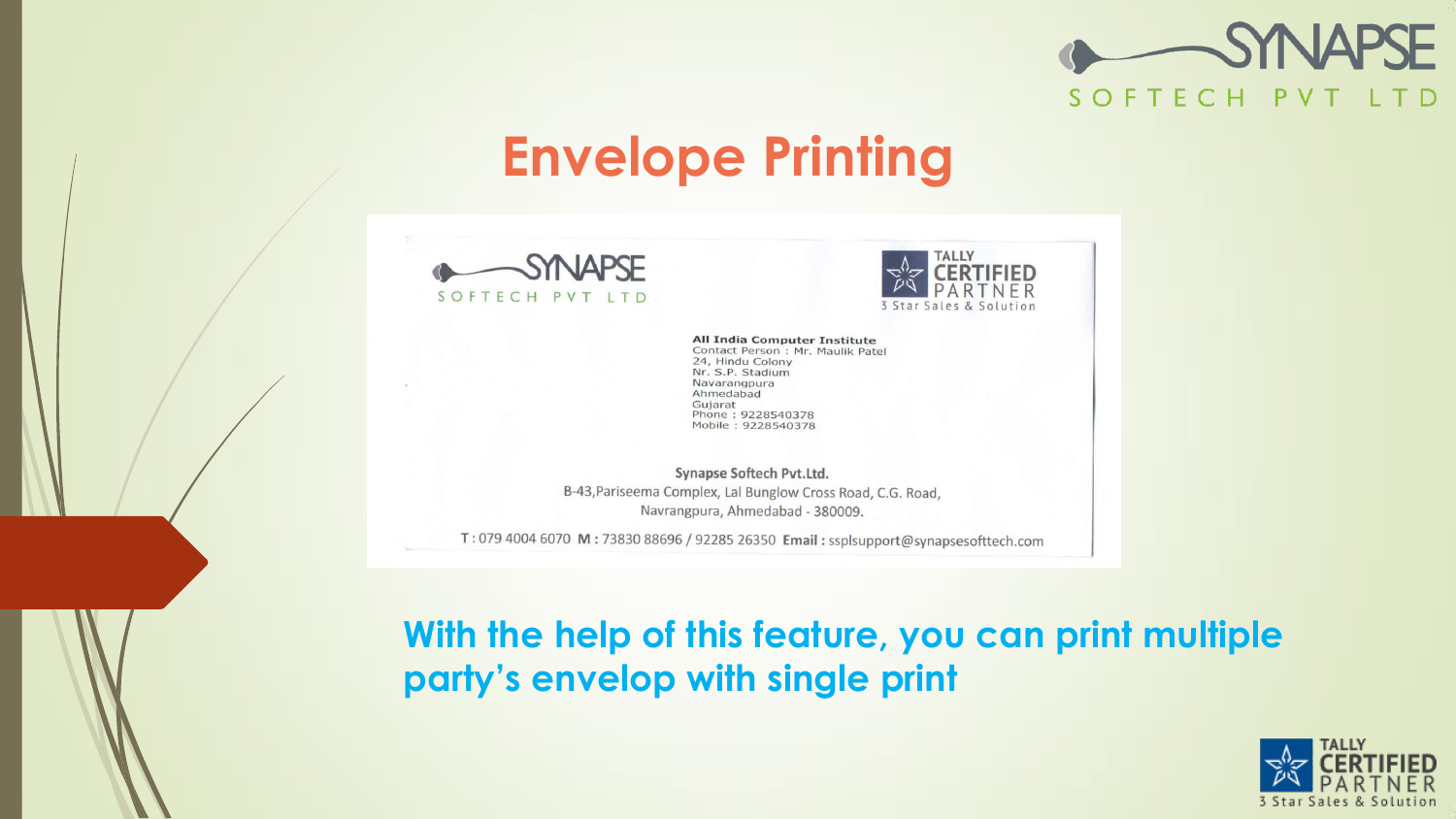

#### **Signature Image in Sales Invoice**

| SGST<br><b>CGST</b><br><b>CESS</b>     |                  |          |      |          | 2,150.00<br>2,150.00<br>2,300.00 |
|----------------------------------------|------------------|----------|------|----------|----------------------------------|
| Total                                  | 1.000 Nos.       |          |      |          | ₹ 21,600.00                      |
| <b>Ired Only</b><br><b>Central Tax</b> | <b>State Tax</b> |          |      | Cess     | E. 80.E<br><b>Total</b>          |
| late<br>Amount                         | Rate             | Amount   | Rate | Amount   | Tax Amount                       |
| 14%<br>2,150.00                        | 14%              | 2,150.00 | 15%  | 2,300.00 | 6,600.00                         |
| 2,150.00                               |                  | 2,150.00 |      | 2,300.00 | 6,600.00                         |
|                                        |                  |          |      |          |                                  |
| d Six Hundred Only                     |                  |          |      | Waesar   | for Synapse Softech Pvt. Ltd.    |

**With the help of this feature, your signature image will be printed in Sales Invoice**

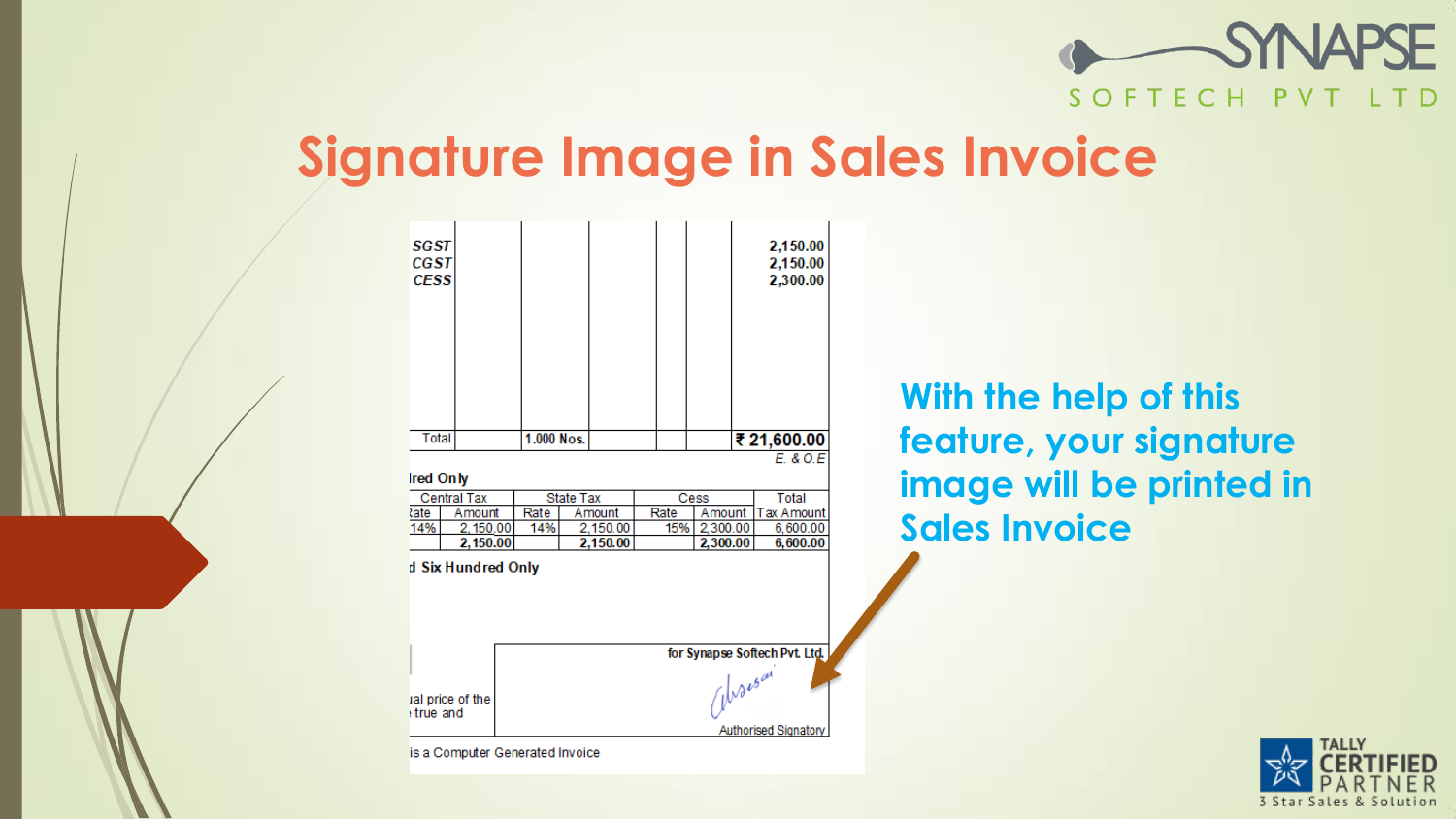

## **Grid Lines in Reports**

#### **Before Addon After Addon**

| P: Print                                                                                                    | E: Export | M: E-Mail | O: Upload | S: TallyShop | G: Language            | K: Keyboard | K: Control Centre | H: Support Centre                | H: Help                                            |                                                                                                       |
|-------------------------------------------------------------------------------------------------------------|-----------|-----------|-----------|--------------|------------------------|-------------|-------------------|----------------------------------|----------------------------------------------------|-------------------------------------------------------------------------------------------------------|
| <b>Stock Summary</b>                                                                                        |           |           |           |              | <b>ABC Company Ltd</b> |             |                   |                                  |                                                    | $Ctrl + M X$                                                                                          |
| <b>Particulars</b>                                                                                          |           |           |           |              |                        |             |                   |                                  | <b>ABC Company Ltd</b><br>1-Apr-2017 to 1-Jan-2018 |                                                                                                       |
|                                                                                                             |           |           |           |              |                        |             |                   |                                  | <b>Closing Balance</b>                             |                                                                                                       |
|                                                                                                             |           |           |           |              |                        |             |                   | Quantity                         | Rate                                               | Value                                                                                                 |
| 36<br><b>Accessories</b><br><b>Components</b><br>Computers<br>Defective Items<br><b>Dot Matrix Printers</b> |           |           |           |              |                        |             |                   | 6,484.984 Nos.<br>7,279.000 Nos. | 4.48                                               | 10,48,604.73<br>$($ -)29,069.60<br>49,98,158.97<br>5,875.06 (14,27,64,567.11<br>600.00<br>1,26,100.00 |
| <b>Engineering Items</b><br><b>Laser Jet Printers</b>                                                       |           |           |           |              |                        |             |                   | 95.000 Nos.                      | 41.32                                              | 3,925.00<br>1,09,460.00                                                                               |
| <b>Medicines</b>                                                                                            |           |           |           |              |                        |             |                   | 19 Ba 15 stips 9 teldes          | 100.00                                             | 16,985.90                                                                                             |
| <b>Printer Cartridges</b>                                                                                   |           |           |           |              |                        |             |                   | 155.000 Nos.                     | 1,406.12                                           | 2,17,949.15                                                                                           |
| <b>Raw Materials</b><br><b>DOADAODA</b>                                                                     |           |           |           |              |                        |             |                   | 2.000 Nos.<br><b>ATA AAA NI</b>  | 22.00<br>100.00                                    | 44.00<br>40,450.00                                                                                    |

| P: Print                   | E: Export | M: E-Mail | O: Upload | S: TallyShop           | G: Language | K: Keyboard | K: Control Centre | H: Support Centre        | H: Help                        |                            |
|----------------------------|-----------|-----------|-----------|------------------------|-------------|-------------|-------------------|--------------------------|--------------------------------|----------------------------|
| <b>Stock Summary</b>       |           |           |           | <b>ABC Company Ltd</b> |             |             |                   |                          |                                | $Cth + M$                  |
| <b>Particulars</b>         |           |           |           |                        |             |             |                   | 1-Apr-2017 to 1-Jan-2018 | <b>ABC Company Ltd</b>         |                            |
|                            |           |           |           |                        |             |             |                   | Quantity                 | <b>Closing Balance</b><br>Rate | Value                      |
|                            |           |           |           |                        |             |             |                   |                          |                                |                            |
| 36                         |           |           |           |                        |             |             |                   |                          |                                | 10,48,604.73               |
| Accessories                |           |           |           |                        |             |             |                   | 6,484.984 Nos.           | 4.48                           | (129,069.60)               |
| Components                 |           |           |           |                        |             |             |                   |                          |                                | 49,98,158.97               |
| Computers                  |           |           |           |                        |             |             |                   | 7,279,000 Nos.           |                                | 5,875.06 (-)4,27,64,567.11 |
| Defective Items            |           |           |           |                        |             |             |                   |                          |                                | 600.00                     |
| <b>Dot Matrix Printers</b> |           |           |           |                        |             |             |                   |                          |                                | 1,26,100.00                |
| <b>Engineering Items</b>   |           |           |           |                        |             |             |                   | 95.000 Nos.              | 41.32                          | 3,925.00                   |
| <b>Laser Jet Printers</b>  |           |           |           |                        |             |             |                   |                          |                                | 1,09,460.00                |
| <b>Medicines</b>           |           |           |           |                        |             |             |                   | 10 Box 15 stics 9 teldes | 100.00                         | 16,985.90                  |
| <b>Printer Cartridges</b>  |           |           |           |                        |             |             |                   | 155.000 Nos.             | 1,406.12                       | 2,17,949.15                |
| <b>Raw Materials</b>       |           |           |           |                        |             |             |                   | 2.000 Nos.               | 22.00                          | 44.00                      |
|                            |           |           |           |                        |             |             |                   |                          |                                |                            |

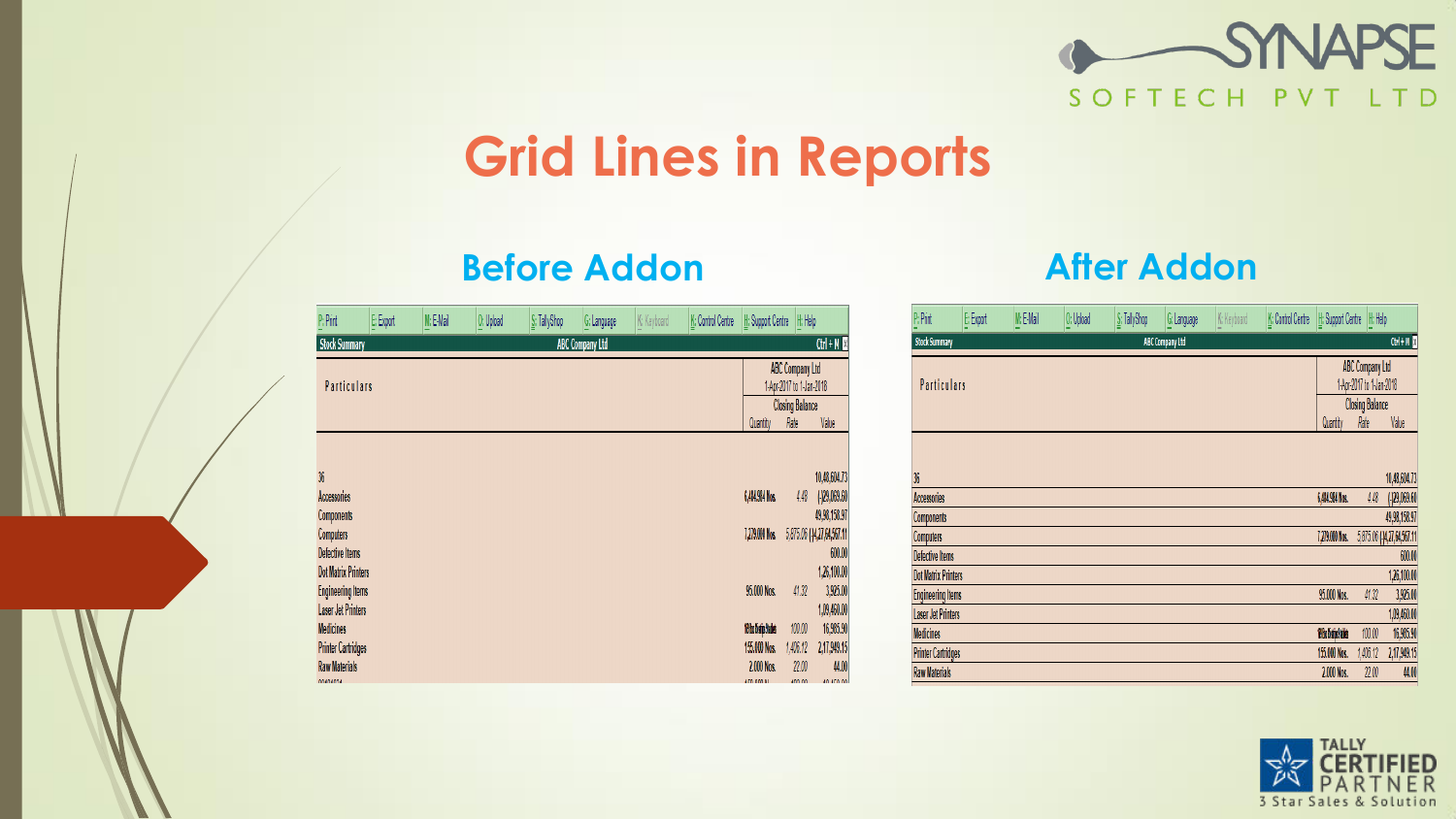

#### **Party Wise Last Sales Rate**

# **This feature will fetch Party Wise Item Wise Last rate during Sales Invoice entry.**

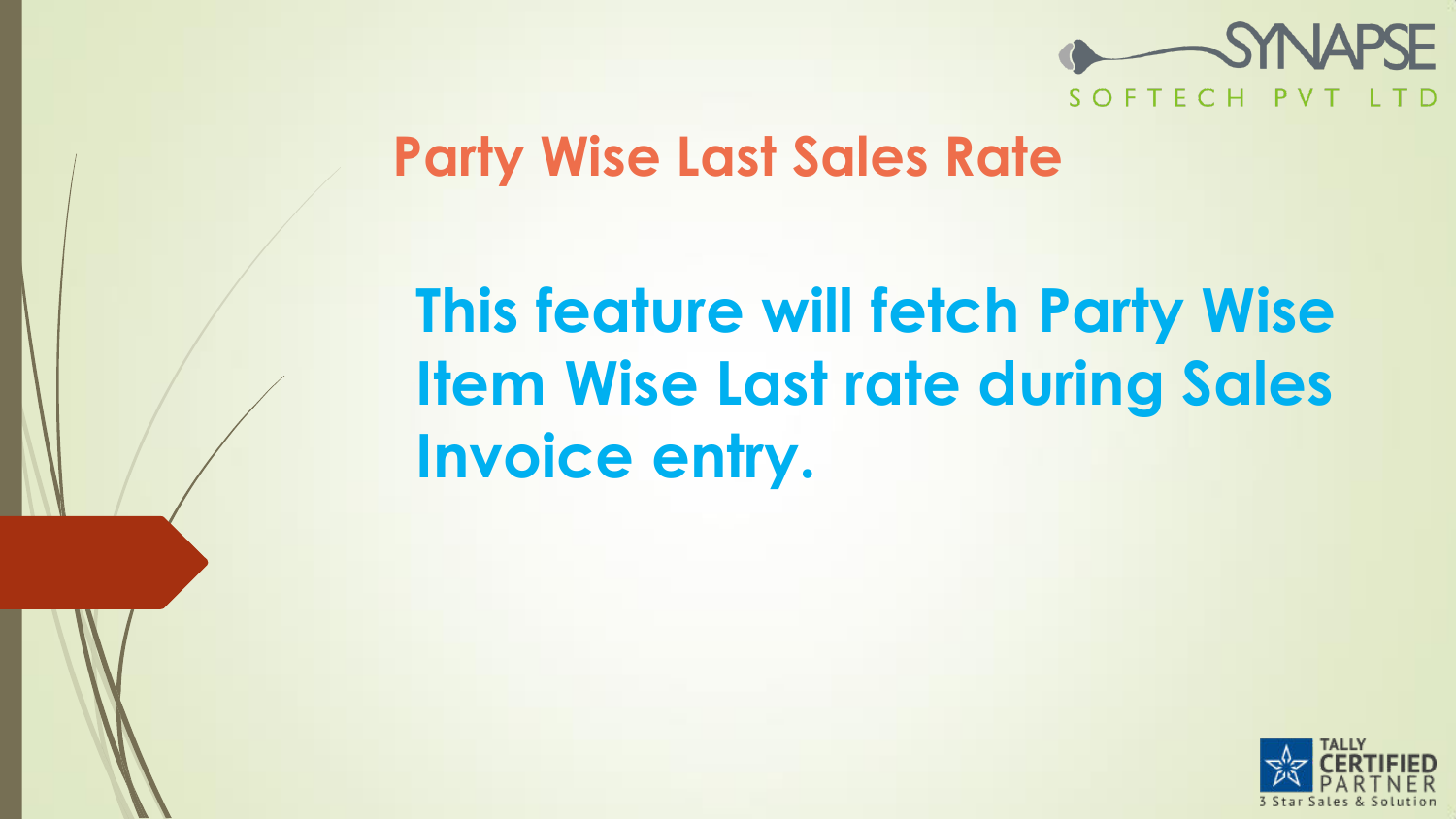

#### **Current Date as Voucher Date**

**This feature will set current date (Computer Date) as Voucher Date during entry. However if user want to change, he/she can change it.**

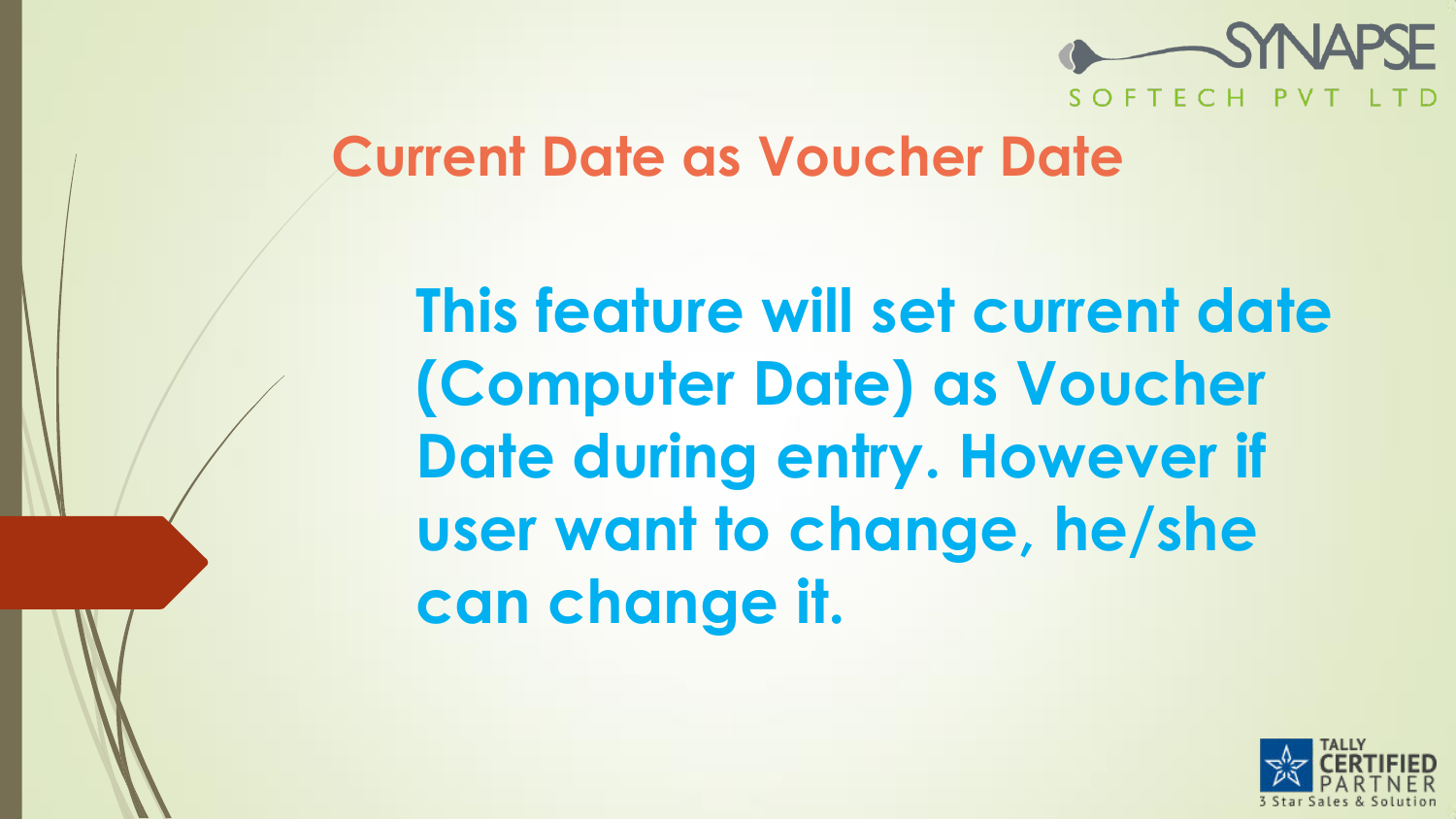

## **Negative Stock Control**



**When you tried to make outward greater than stock, this Addon will restrict user to make transaction.**

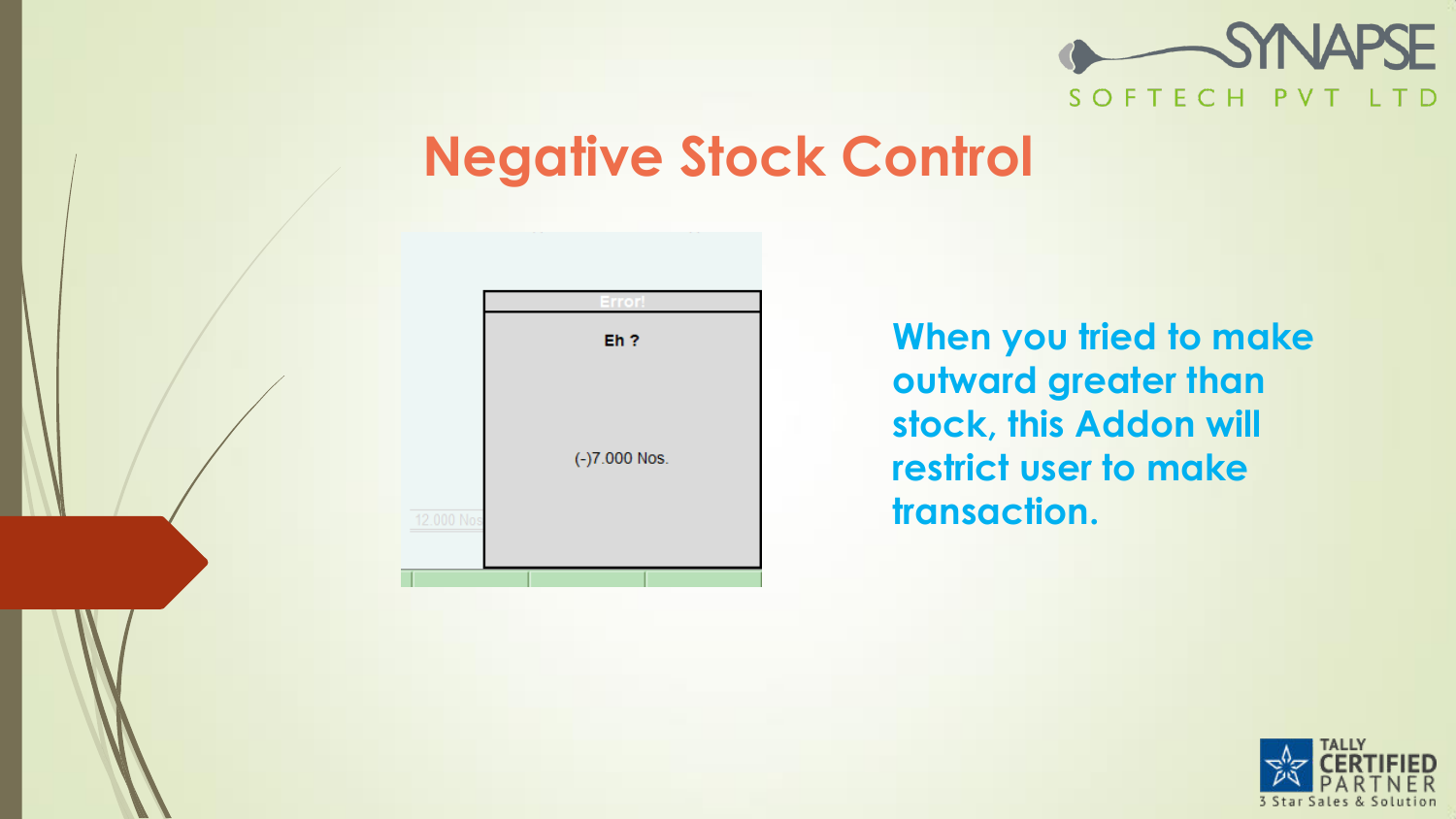

## **Party Wise Transport Details**

| <b>Despatch Details</b>                                                                            |                                   |
|----------------------------------------------------------------------------------------------------|-----------------------------------|
| Despatch Doc. No.<br>٠<br>$\sim$<br>Despatched through<br>Destination<br>Bill of Lading/LR-RR No.: | : Jaipur Golden<br>: Mumbai<br>Dt |
|                                                                                                    |                                   |

#### **Set "Despatch through" and "Destination" automatically from Ledger**

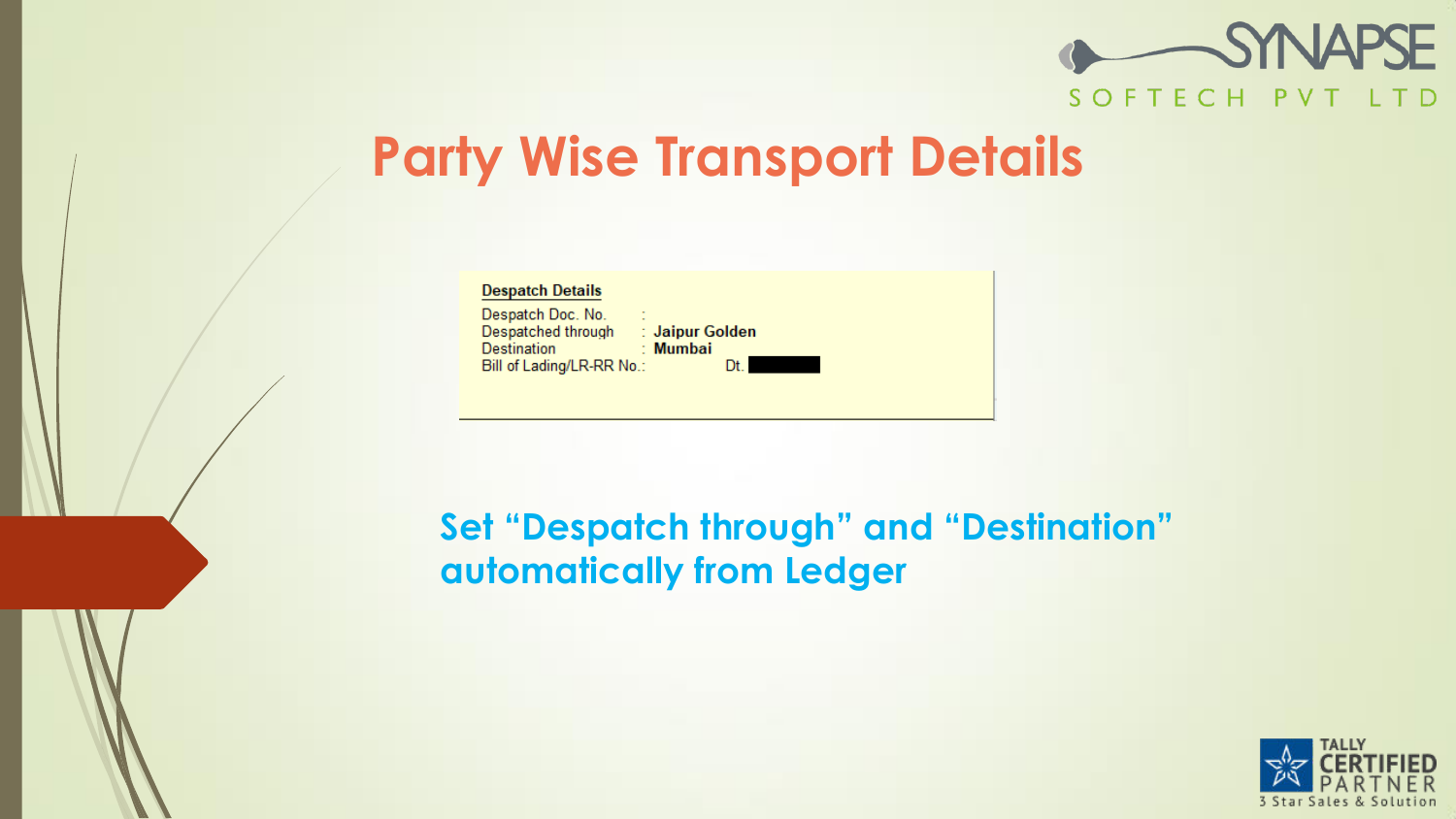

#### **Party balance in Sales Invoice**

|                                                                                                                                |                              | Total |             | 4.000 Nos. |           |           |                      | ₹ 30,140.00                   |
|--------------------------------------------------------------------------------------------------------------------------------|------------------------------|-------|-------------|------------|-----------|-----------|----------------------|-------------------------------|
| Amount Chargeable (in words)                                                                                                   |                              |       |             |            |           | E. & O.E. |                      |                               |
| <b>INR Thirty Thousand One Hundred Forty Only</b>                                                                              |                              |       |             |            |           |           |                      |                               |
| <b>HSN/SAC</b>                                                                                                                 | Taxable                      |       | Central Tax |            | State Tax |           | Cess                 | Total                         |
|                                                                                                                                | Value                        | Rate  | Amount      | Rate       | Amount    | Rate      | Amount               | Tax Amount                    |
| 3650                                                                                                                           | 3,500.00                     | 6%    | 210.00      | 6% l       | 210.00    | 0%        |                      | 420.00                        |
| 3650                                                                                                                           | 4.000.00                     | 9%    | 360.00      | 9%         | 360.00    | 0%        |                      | 720.00                        |
| 3650                                                                                                                           | 15,000.00                    | 14%   | 2,100.00    | 14%        | 2,100.00  |           | 15% 2,300.00         | 6,500.00                      |
| Total                                                                                                                          | 22,500.00                    |       | 2,670.00    |            | 2,670.00  |           | 2,300.00             | 7,640.00                      |
| Tax Amount (in words): INR Seven Thousand Six Hundred Forty Only<br>Company's CST No. : 234234234<br>Buyer's CST No. : Testing |                              |       |             |            |           |           |                      |                               |
| Company's PAN                                                                                                                  | $\therefore$ EENMM16789      |       |             |            |           |           |                      |                               |
| Closing Balance<br>÷.<br><b>Over Due Balance</b>                                                                               | 35,53,451.93<br>32,85,872.93 |       |             |            |           |           | $\sqrt{v^{\lambda}}$ | for Synapse Softech Pvt. Ltd. |

This is a Computer Generated Invoice

**This feature will print party's Closing Balance as well as Over Due Balance in Sales Invoice.**

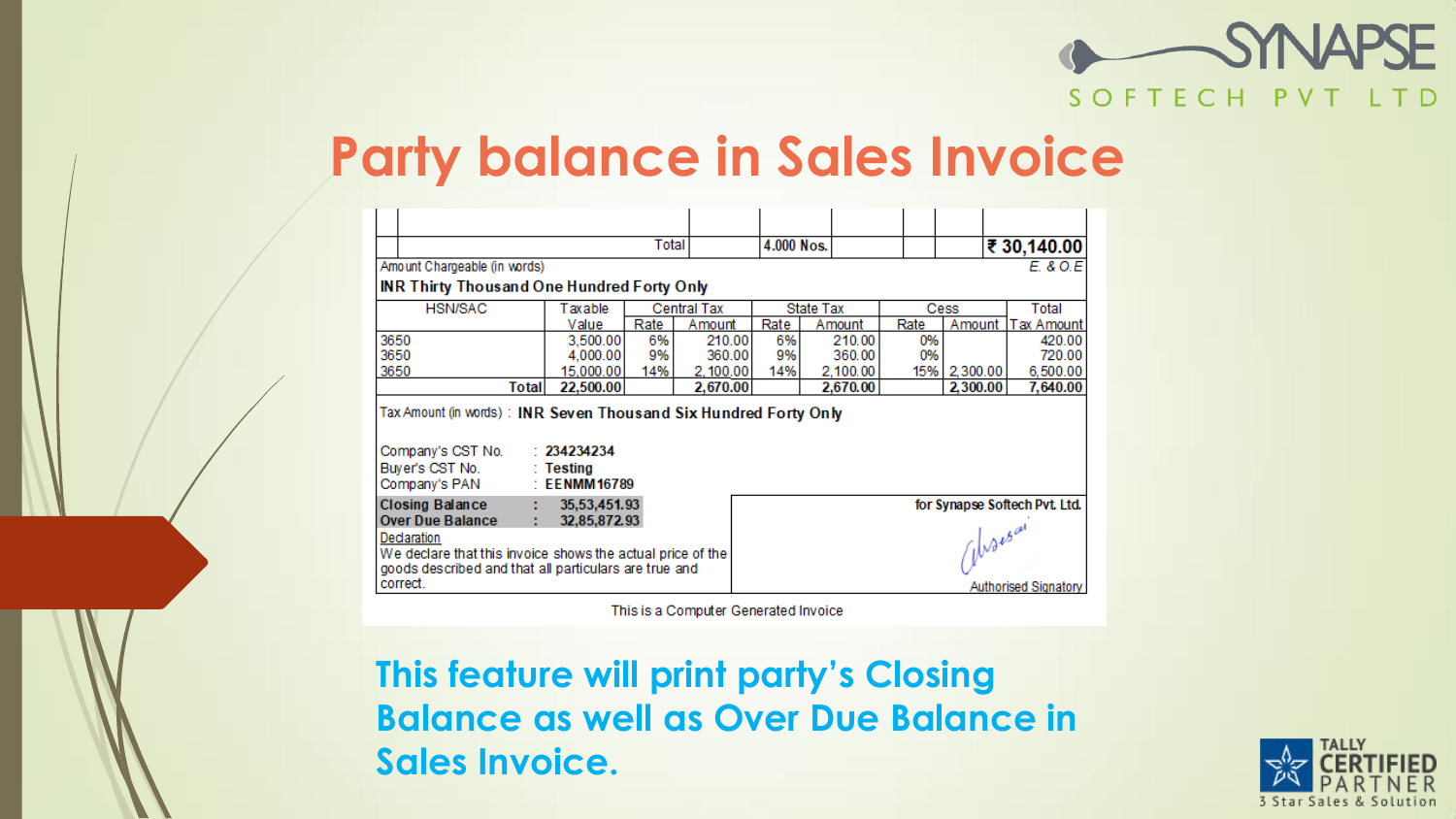

## **Detailed Balance Sheet**

#### **Before Addon After Addon**

| <b>Current Liabilities</b> | 14,17,66,095.15    |
|----------------------------|--------------------|
| Duties & Taxes             | ( )1,48,66,538.05  |
| Provisions                 | $(-)4,915.00$      |
| <b>Sundry Creditors</b>    | 15,69,31,935.77    |
| <b>Total Deductions</b>    | ( )6,417.10        |
| <b>ESI Payable</b>         | 10,699.00          |
| Interest on Car Loan A/c   | $(-)3, 34, 357.47$ |
| PF Payable                 | 3,480.00           |
| Salary Payable             | 32,208.00          |

| <b>Current Liabilities</b> |                       | 14,17,66,095.15 |
|----------------------------|-----------------------|-----------------|
| Duties & Taxes             | $( - )1,48,66,538.05$ |                 |
| Sales Tax Payable          | 30, 39, 654.89        |                 |
| <b>CST Payable</b>         | 30, 39, 654.89        |                 |
| CST Tax $@$ 4%             | 30, 39, 654.89        |                 |
| <b>GST</b>                 | (-)12,29,842.20       |                 |
| CGST                       | 4,00,087.77           |                 |
| IGST                       | 4.29.666.66           |                 |
| <b>SGST</b>                | 4,00,087.77           |                 |
| <b>ALCOHOL:</b><br>1.1187  | 700.00                |                 |

#### **With this feature, you can view particular group details in detailed up to ledger balance.**